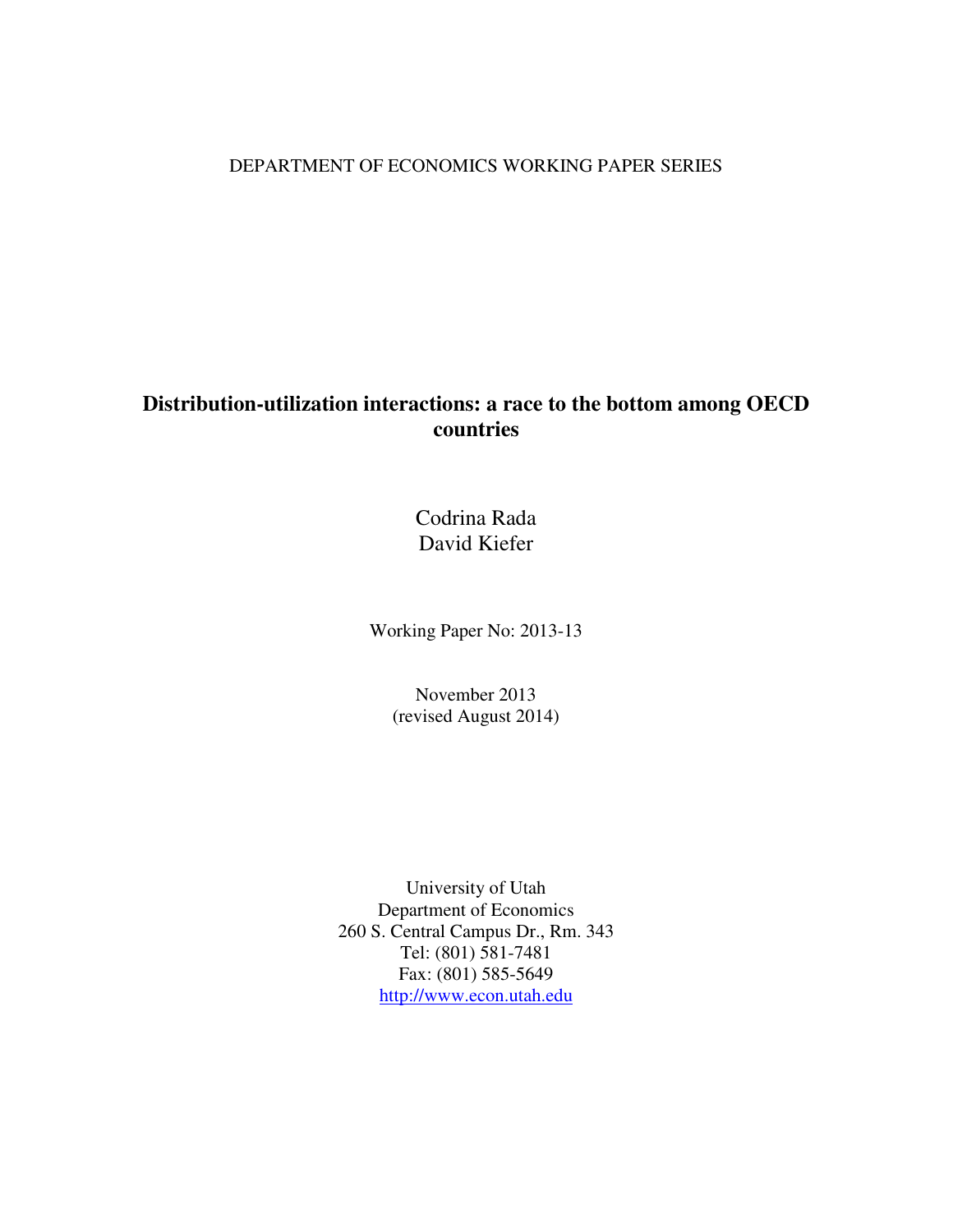# **Distribution-utilization interactions: a race to the bottom among OECD countries**

Codrina Rada University of Utah e-mail: rada@economics.utah.edu

David Kiefer University of Utah e-mail: david.kiefer@utah.edu

### **Abstract**

We explore four decades of short and long run interactions between income distribution and real economic activity for a panel of OECD countries. Allowing for predator-prey dynamics, we find a convergent, rather than persistent, cycle exhibiting profit-led dynamics. Our regressions suggest that the dynamic interaction of these two variables is rather complicated. Estimating the long run point, we argue that this equilibrium has been shifting as a matter of public policy. We hypothesize that a *race to the bottom* arises from a need to be competitive in globalized markets. We report evidence that globalization does have a negative long-run effect on the wage share, and perhaps a positive effect on utilization. We also find that other factors have been important: unionization has been pro-labor, while contractionary monetary policy and R&D spending have been anti-labor.

**Keywords:** distribution-utilization interactions; dynamics and equilibrium; globalization

**JEL Classification: D3; C23;**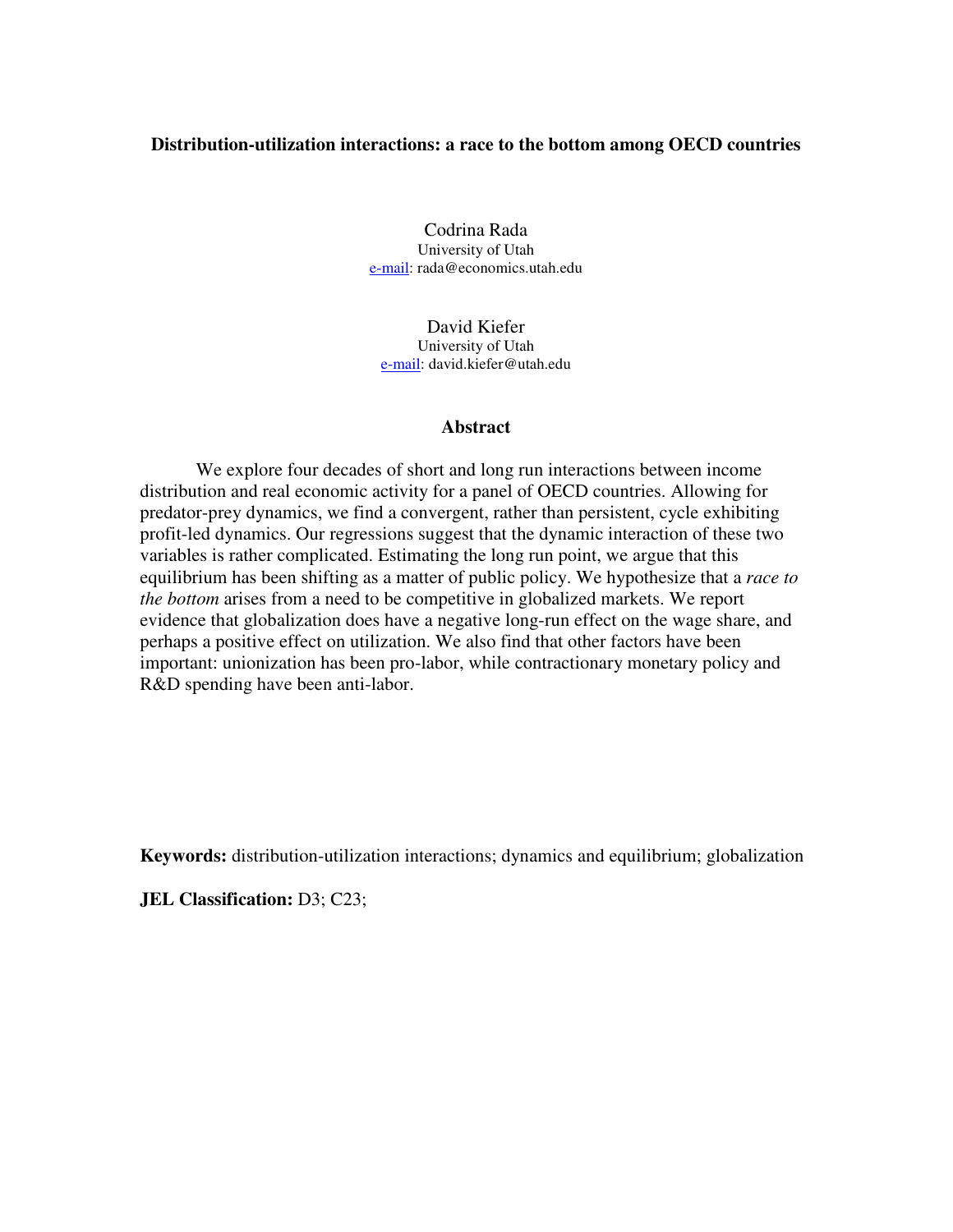# **Distribution-utilization interactions: a race to the bottom among OECD countries**

Codrina Rada<sup>1</sup> David Kiefer<sup>2</sup> August 30, 2014

 We explore four decades of short and long run interactions between income distribution and real economic activity for a panel of OECD countries. Allowing for predator-prey dynamics, we find a convergent, rather than persistent, cycle exhibiting profit-led dynamics. Our regressions suggest that the dynamic interaction of these two variables is rather complicated. Estimating the long run point, we argue that this equilibrium has been shifting as a matter of public policy. We hypothesize that a *race to the bottom* arises from a need to be competitive in globalized markets. We report evidence that globalization does have a negative long-run effect on the wage share, and perhaps a positive effect on utilization. We also find that other factors have been important: unionization has been pro-labor, while contractionary monetary policy and R&D spending have been anti-labor.

*Keywords*: distribution-utilization interactions; dynamics and equilibrium; globalization

*JEL classification*: D3; C23;

j

<sup>1</sup> Assistant Professor, Department of Economics, 260 S. Central Campus Drive, University of Utah, Salt Lake City, UT 84112, email: rada@economics.utah.edu. We would like to thank Lance Taylor, Rudi von Arnim and participants to the conference 'Inequality: causes, consequences and policy responses', held on April 4-5, 2014 at Wesleyan University, for their helpful comments.

<sup>&</sup>lt;sup>2</sup> Professor, Department of Economics, 260 S. Central Campus Drive, University of Utah, Salt Lake City, UT 84112, email: kiefer@economics.utah.edu.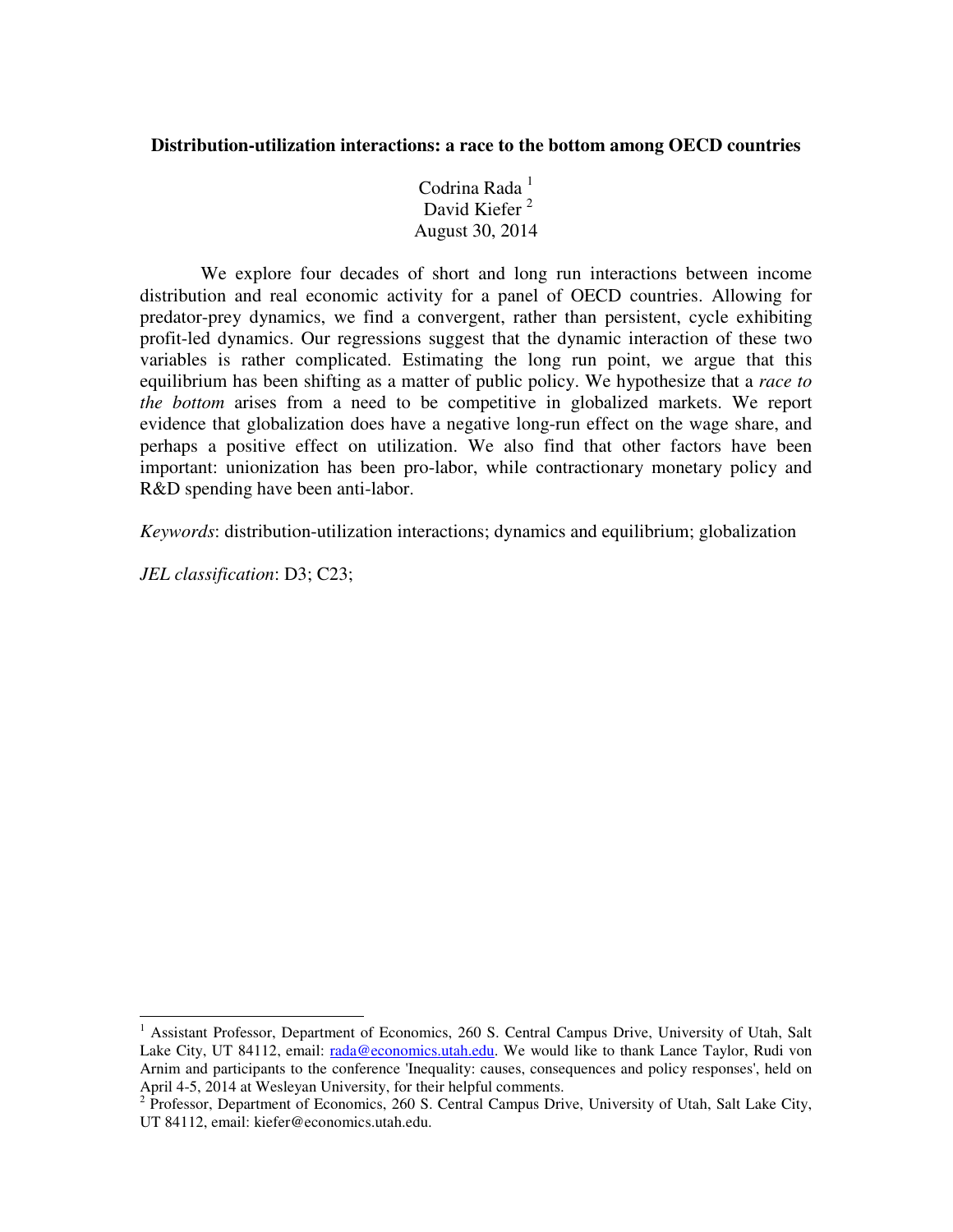### **1. Introduction**

We contend that countries have engaged in an extended *race-to-the-bottom* in terms of the wage share, arising from competition for global markets. This econometric study explores the determinants of the long-run wage share, while accounting for shortrun cyclical dynamics. We embed longer-term trends in a short-run business cycle model that allows dynamic interaction between distribution and utilization following Goodwin (1967). We believe that this race has resulted from wide-ranging policies that lower labor costs. Our approach enables an econometric measurement of the long-run distributionutilization equilibrium as determined by exogenous factors; we identify institutions, technology and policy as being significant factors.

Income inequality has been rising around the world for decades. Empirical researchers have often concentrated on the personal distribution of income, studying distributive measures such as the Gini coefficient. This paper focuses instead on the functional distribution of income, consistent with Goodwin's theory. Figure 1 plots annual OECD observations of the wage share for a panel of countries over four decades.<sup>3</sup> The wage share is an index number computed by deflating the unit labor cost.<sup>4</sup>

### **[Figure 1 here]**

 Goodwin's original measure of the state of the business cycle is the employment rate. We substitute an aggregate output variable for this concept, the percentage difference between actual and potential gross domestic product. Figure 1 plots GDP gaps for the same countries. These are the data we wish to explain.

<sup>&</sup>lt;sup>3</sup> Included are: Australia, Canada, Finland, France, Germany, Ireland, Italy, Japan, South Korea, Netherlands, Sweden, US and the US. The data was extracted on 28 Oct 2012 20:27 UTC (GMT) from OECD iLibrary, Economic Outlook 90. Our panel is unbalanced because complete data are unavailable for Finland, Germany, Ireland and Korea. The Korean wage share is an obvious outlier. Our interpretation of the Korean data is that they reflect a period during which the Korean economy was catching up with the level of development already achieved in the other industrialized countries. See the Appendix for more detail on these variables as well as independent variables introduced below.

<sup>&</sup>lt;sup>4</sup> Giorno et al. (1995) discuss the OECD methodology for estimating the output gap. More information on the OECD's measurement procedure can be found online at

http://www.oecd.org/eco/sourcesmethodsoftheoecdeconomicoutlook.htmOECD.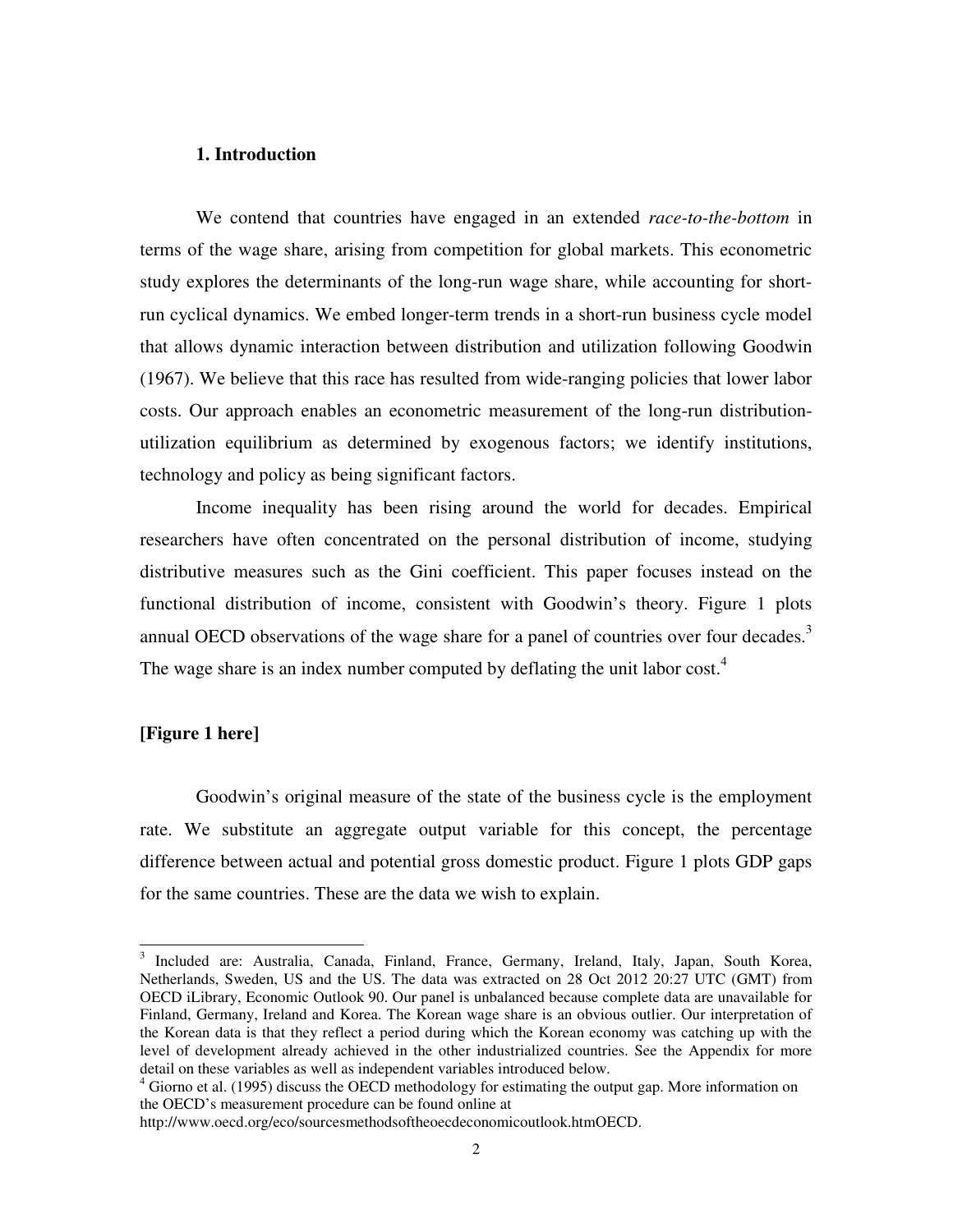The GDP gap is defined as the deviation from potential, as estimated from the contemporaneous capital stock, available technology, labor productivity and assuming full employment; we should expect that its long-run value of this measure to be zero. This plot compares the differing severity of business cycle swings among these countries. The worldwide effect of financial crisis of 2008 is especially clear. We believe that the logic of Goodwin's theory remains unchanged by this measurement change, to the extent that the GDP gap is a reliable proxy or deviations of employment rate from its long run trend (Barbosa-Filho and Taylor 2006). Our underlying hypothesis is that distribution and utilization are dynamically linked, and that this interaction is central to an understanding both the business cycle and the long-run evolution of the global economy.

# **2. Short-run dynamics**

-

 Goodwin, a pioneer of economic dynamics, adapts the equations from an ecological model (predator-prey) to link the wage share and the employment rate.<sup>5</sup> He asserts that business cycles emerge from the dynamic evolution of capital-vs-labor power relations. This model holds that the wage share is determined by the evolving balance of power between capitalists and labor, and that utilization is determined by investment behavior. Without specifically elaborating the determinants of these variables we formalize this theory as a pair of locally stable differential equations:<sup>6</sup>

$$
\dot{\psi} = f(\psi, u)
$$
  
\n
$$
\dot{u} = g(\psi, u)
$$
\n(1)

where  $\dot{\psi}$  and  $\dot{u}$  are the time derivatives of the wage share and utilization. The wage share equation posits that the change depends on the contemporary state of utilization and the wage share. The second equation captures the reaction of utilization to the same variables.

Setting the time derivatives to zero defines nullcline lines. Figure 2 illustrates a case of a single stable equilibrium and linear nullclines. Such models have fixed points at

 $<sup>5</sup>$  This model takes its name from its initial application to wolf and moose populations Lotka, 1925.</sup>

<sup>&</sup>lt;sup>6</sup> See Taylor (2004) and Barbosa-Filho and Taylor (2006) for a detailed discussion of the theory behind the model.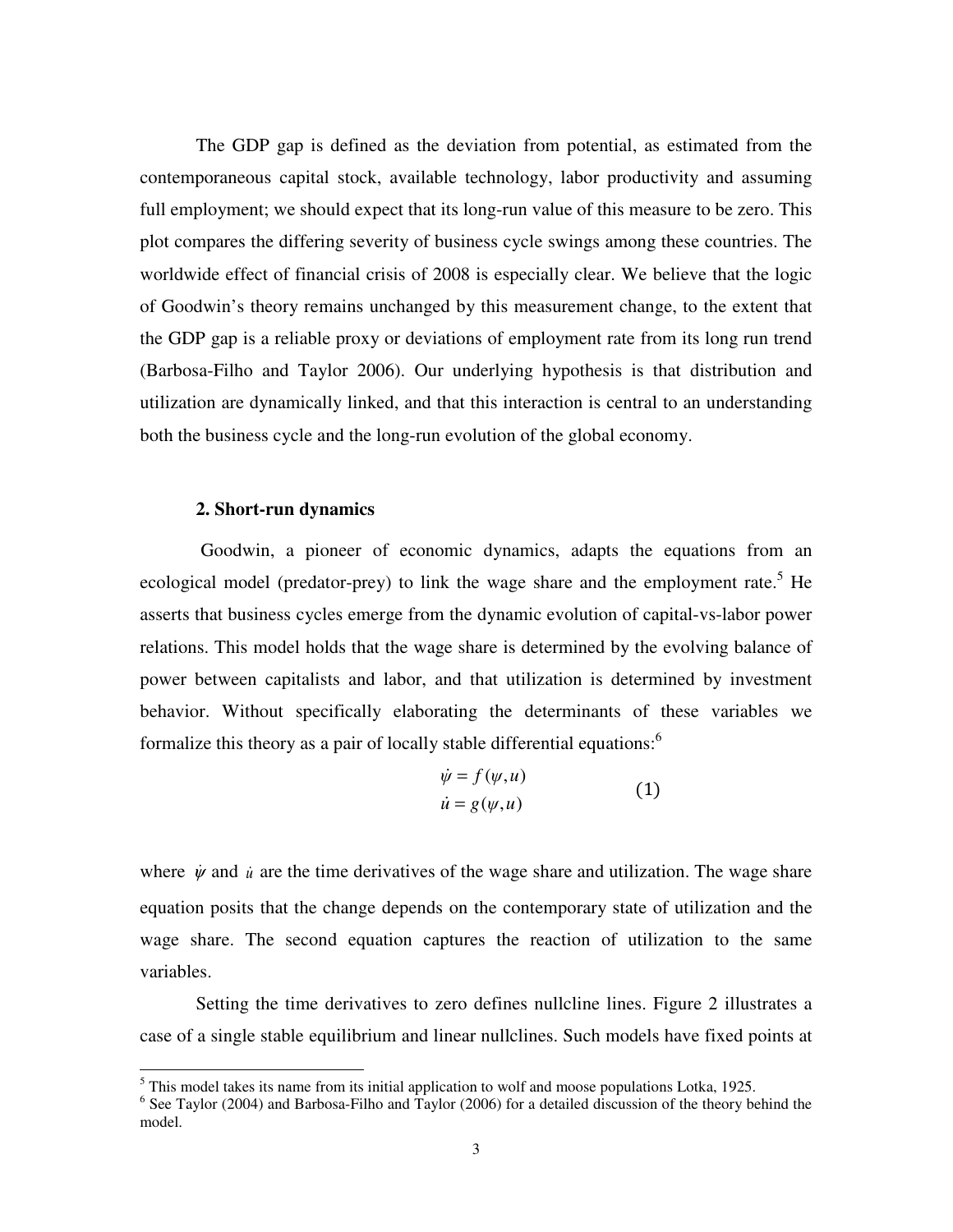the intersections of their nullclines; these may be stable or unstable. Although neither the location of nullclines nor the location of the long-run equilibrium of the model are directly observable, a phase diagram provides for useful heuristic analysis. The idea pursued by this study is that underlying forces are associated with shifts in the fixed point. We postulate that in addition to short-run dynamics caused by the interaction of output and distribution, there are longer-run factors affecting output and distribution in the macroeconomy.

# **[Figure 2 here]**

In general, a variety of dynamics are possible, including globally stable and unstable ones, models that combine local stability with local instability, and models with limit cycles. This paper focuses on the determinants of the long-run equilibrium rather than on dynamics.

Our model responds to exogenous shocks, which can be either temporary or permanent. Figure 2 illustrates the difference between temporary and permanent shocks. A temporary shock to economic activity does not shift the long-run equilibrium. An adverse shock, for example, can shift the economy to point B initially. Subsequently, the economy returns to point A along the turquoise path. This path shows a recovery that initially involves a falling wage share, a phenomenon that has been labeled *profit-led*. With a different configuration of nullclines this recovery can involve a rising wage share; this has been labeled *wage-led*.

A permanent shock, on the other hand, might be characterized as a shift of the long-run equilibrium, perhaps due to technological change, or rivalry for global markets. The diagram illustrates the response to a permanent shift in the utilization nullcline. This economy converges to a new long-run equilibrium at point C. In this example, the recovery is incomplete and anti-labor with the new equilibrium at a lower wage share and an output gap. Of course, other scenarios can be imagined and other nullcline shapes assumed.

While the literature on the long-run relation between income distribution and economic activity is large (see the review by Hein and Vogel, 2008), econometric studies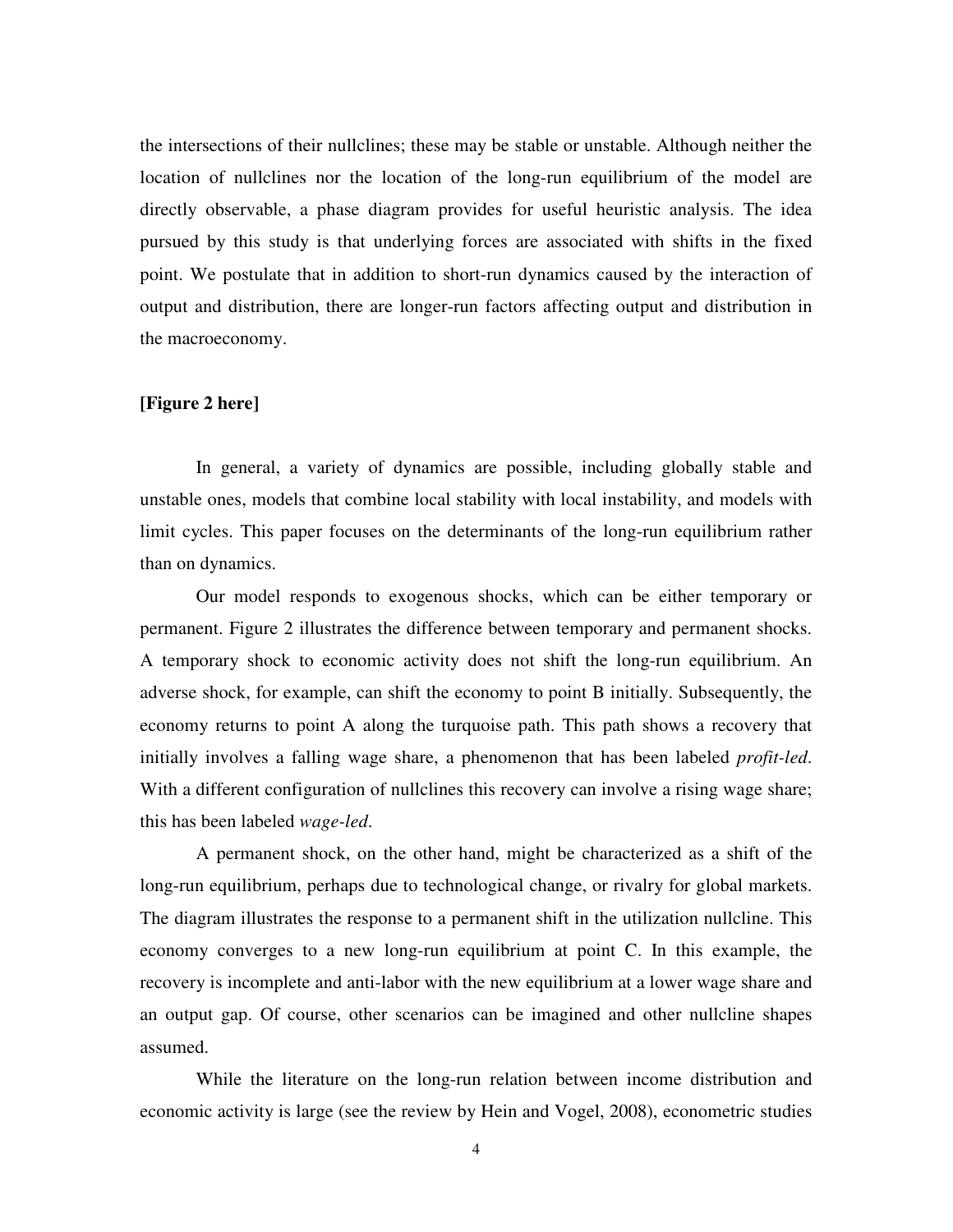of Goodwin-style short-run dynamics are rare (see Barbosa-Filho, 2006; and Nikiforos and Foley, 2012 for exceptions). In a related study Fiorio et al. (2013) explore short and long-run connections between income distribution and the rate of employment using a cointegration methodology. Their approach introduces two additional endogenous variables, the power of labor and power of capital. While clearly relevant, we prefer to think of these opposing powers as being exogenous factors.

#### **3. Alternative specifications and results**

The original Goodwin model is nonlinear with a horizontal wage nullcline and vertical utilization nullcline, which can be written in difference form as:

$$
\psi_{ii} - \psi_{ii-1} = \alpha \psi_{i-1} (u_{ii-1} - u^*) + \varepsilon_{ii}
$$
  
\n
$$
u_{ii} - u_{ii-1} = \beta u_{ii-1} (\psi_{i-1} - \psi^*) + v_{ii}
$$
\n(2)

where the subscript refers to the  $i^{th}$  country in the  $i^{th}$  period.  $\alpha$  and  $\beta$  are parameters,  $\varepsilon$ <sub>*it*</sub> and  $v$ <sub>*it*</sub> are error terms, and starred parameters define a fixed point,  $(\psi^*, u^*)$ . This model has a second fixed point at  $(0, 0)$ , but response trajectories do not converge to either point. Instead they follow recurring orbits around  $(\psi^*, u^*)$ .

 We estimate this specification on the OECD data as a set of 26 seemingly unrelated regressions with the cross-country restriction that all follow the same model.

$$
\psi_{ii} - \psi_{ii-1} = 0.0047 \psi_{i-1} (u_{ii-1} - 0.0120)
$$
\n(21.9) (1.17)  
\n
$$
u_{ii} - u_{ii-1} = 0.0023 u_{ii-1} (\psi_{i-1} - 259.5)
$$
\n(3)  
\n(0.94) (1.59)

Our estimation procedure assumes an error structure that allows for inter-country interactions, a generalized least squares method that allows different variances for each country, and nonzero intercountry and interequation covariances. The results are not very encouraging. They imply that these economies follow fixed orbits around a fixed point at (260, 0.01), with the wage share index reaching 400. This result casts doubt on the pure Goodwin model, since we do not observe any cases even close to 400.

 As an alternative we estimate a linear specification for the same two difference equations: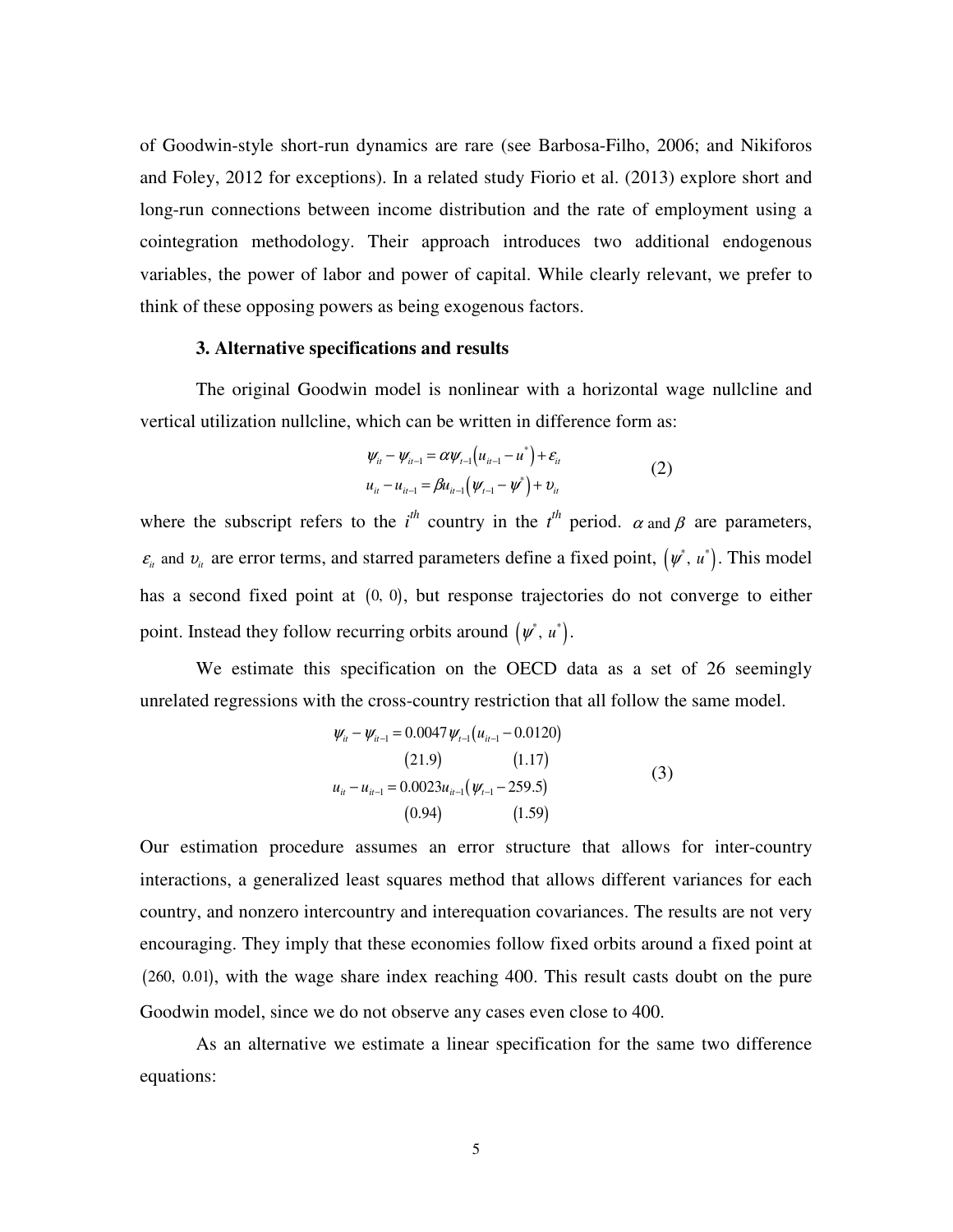$$
\psi_{ii} - \psi_{ii-1} = \alpha_0 + \alpha_1 \psi_{ii-1} + \alpha_2 u_{ii-1} + \varepsilon_{ii}
$$
  
\n
$$
u_{ii} - u_{ii-1} = \beta_0 + \beta_1 \psi_{ii-1} + \beta_2 u_{ii-1} + \nu_{ii}
$$
\n(4)

After rearrangement this specification can be seen to be a VAR(1). By specifying this model in terms of lagged dependent variables we mitigate worries about spurious regression, an issue that often plagues time series econometrics. The linear model improves the fit, implying that these economies converge to a fixed point well within our observations at  $(101.9, -0.11).$ <sup>7</sup>

 The linear model may follow cyclical trajectories converging to a unique point as in Figure 3. This model's paths might also diverge, but our estimate shows convergence.<sup>8</sup> In order to permit multiple fixed points, orbits or limit cycles, we need nonlinearities. The Goodwin equations feature the product of  $\psi$  and  $u$ , but give a poor fit. Perhaps adding polynomial terms to our linear model, such as:

$$
\psi_{ii} - \psi_{ii-1} = \alpha_0 + \alpha_1 \psi_{i-1} + \alpha_2 u_{ii-1} + \alpha_3 u_{ii-1}^2 + \dots + \alpha_q u_{ii-1}^q + \varepsilon_{ii}
$$
  
\n
$$
u_{ii} - u_{ii-1} = \beta_0 + \beta_1 \psi_{i-1} + \beta_2 u_{ii-1} + \beta_3 u_{ii-1}^2 + \dots + \beta_q u_{ii-1}^q + v_{ii}
$$
\n(5)

will improve the fit, and might imply cyclical dynamics or multiple fixed points. Estimating this system for orders 1, 2 and 3, we find that the linear model fits the data  $best.<sup>9</sup>$ 

Figure 3 plots the estimated nullclines of the linear and quadratic models and response paths for a variety of initial conditions (each dot denotes one year). Although the quadratic form could in principle result in two fixed points, its nullclines cross only once. The quadratic nullclines (dashed) are nearly linear. Both estimates predict nearly identical trajectories. Both converge to nearly the same point; we estimate the quadratic equilibrium as (102.7, 0.01). Both distribution nullclines slope up and both output gap nullclines slope down, implying essentially identical profit-led dynamics for both.

# **[Figure 3 here]**

j

 $<sup>7</sup>$  The Schwartz criterion for our linear model is a large improvement over that of the pure Goodwin model:</sup> SC(linear)=303, SC(Goodwin)=349; based on 948 observations.

<sup>&</sup>lt;sup>8</sup> The linear model is stable with two real roots at 0.88 and 0.69.

<sup>&</sup>lt;sup>9</sup> Comparing linear, quadratic and cubic models we find that linear minimizes the Schwartz criterion:  $SC(linear)=303$ ,  $SC(quadratic)=311$ ,  $SC(cubic)=312$ .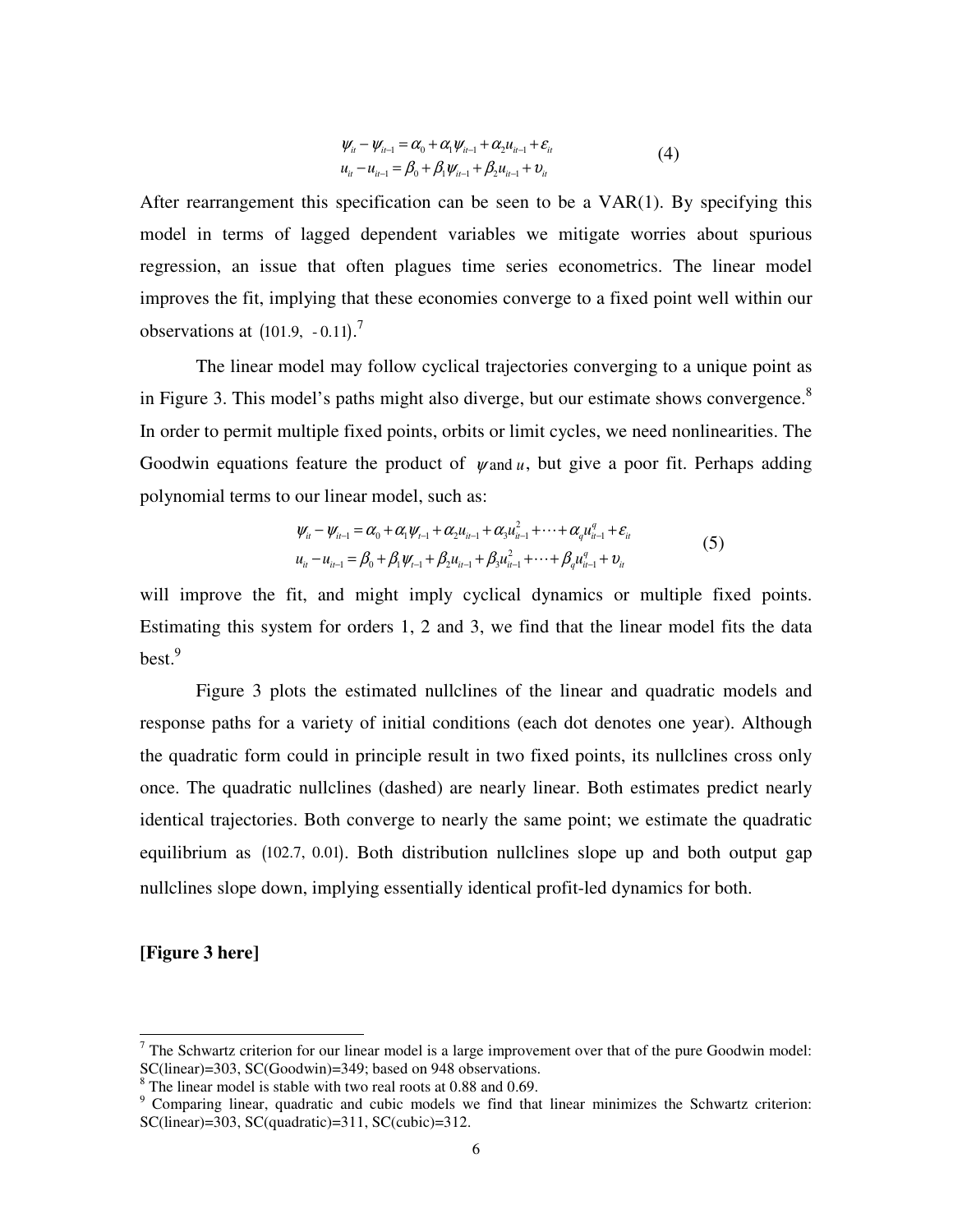The linear model can be written as a matrix equation:

$$
\begin{bmatrix} \psi_{ii} - \psi_{ii-1} & u_{ii} - u_{ii-1} \end{bmatrix} = \begin{bmatrix} \alpha_0 & \beta_0 \end{bmatrix} + \begin{bmatrix} \psi_{ii-1} & u_{ii-1} \end{bmatrix} \begin{bmatrix} \alpha_1 & \beta_1 \\ \alpha_2 & \beta_2 \end{bmatrix} + \begin{bmatrix} \varepsilon_{ii} & v_{ii} \end{bmatrix}
$$
 (6)

and interpreted as a VAR(1):

$$
\Delta \mathbf{Y}_t = \mathbf{A}_0 + \mathbf{Y}_{t-1} \mathbf{A}_1 + \mathbf{E}_t
$$
  

$$
\mathbf{Y}_t = \mathbf{A}_0 + \mathbf{Y}_{t-1} (\mathbf{I} + \mathbf{A}_1) + \mathbf{E}_t
$$
 (7)

where the dependent variables are written as a row vector  $\mathbf{Y}_t = [\mathbf{\psi}_t \quad u_{i_t}]$ ,  $\mathbf{E}_t = [\mathbf{\varepsilon}_t \quad v_{i_t}]$  and the  $A$ 's are parameters. This suggests a  $VAR(p)$  generalization of the form:

 $\Delta Y_t = A_0 + Y_{t-1}A_1 + Y_{t-2}A_2 + \cdots + Y_{t-n}A_n + E_t$  (8)

Estimating this system with lags of 1, 2 and 3, we find that the  $VAR(2)$  form fits the data best.**<sup>10</sup>** Moreover, an examination of the VAR(1) residuals indicates the presence of serial correlation, suggesting that additional lags are needed.

Using the same initial conditions as Figure 3, Figure 4 shows that the  $VAR(2)$ estimated trajectories are considerably different from the VAR(1)-estimated ones. This plot demonstrates that the VAR(2) paths converge to a nearly identical long-run equilibrium at (102.2, -0.004). It also shows that the VAR(2) paths can cross. The convenient nullcline concept is no longer defined for this generalization, making phase diagram analysis more complicated. While we still find profit-led behavior (in fact, recovery from a recessionary shock is more anti-labor), other types of dynamics can be seen, especially in the relative speed of convergence.<sup>11</sup> While the VAR $(1)$  responses appear interrelated, the VAR(2) ones look more decoupled: that equilibration of utilization appears to occurs faster than for the wage share. Following a utilization shock, the VAR(2) paths return nearly to equilibrium in about three years (followed by some overshooting), while wage share convergence takes longer.

# **[Figure 4 here]**

j

Overall, our estimates for the long-run distribution are statistically significant and reflect

<sup>&</sup>lt;sup>10</sup> Using the same number (896) of observations throughout we find that  $p=2$  minimizes the Schwartz criterion: SC(VAR(1))=253, SC(VAR(2))=200, SC(VAR(3))=214.

<sup>&</sup>lt;sup>11</sup> The VAR(2) model is stable with roots at 0.90, 0.29 and  $0.47 \pm 0.40\sqrt{-1}$ .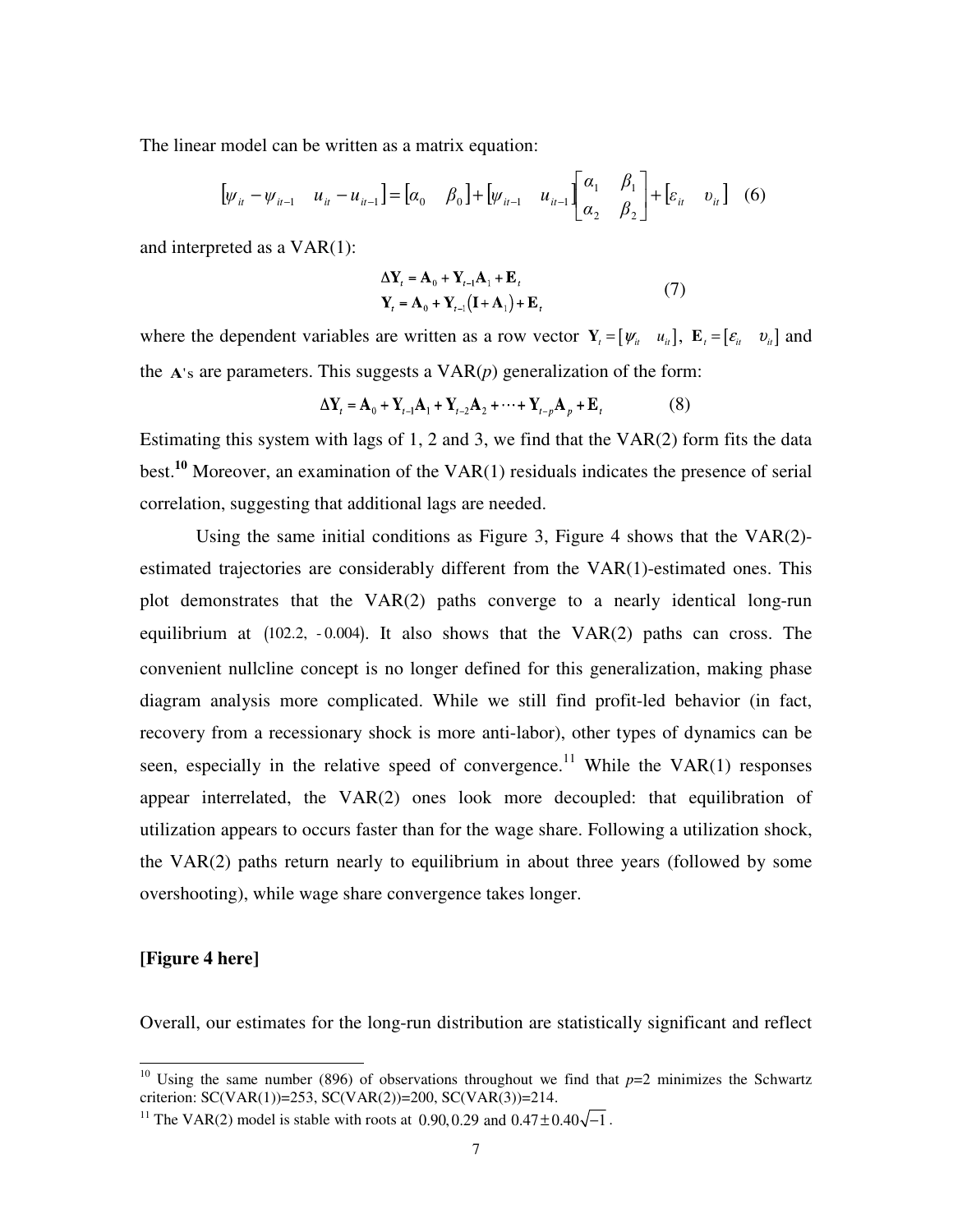the sample-wide normalization to 2005=100. Our estimates of the long-run GDP gap are essentially zero, consistent with the definition of this indicator. Although we do find profit-led dynamics, our estimated dynamics look very different from the inherent and persistent cycles that the business cycle literature portrays.

### **4. Generalizing the long-run equilibrium**

The long-run equilibrium we estimate above is invariant for all countries. In light of the wage share trend evident in Figure 1, this is surely an oversimplification. We believe that the fundamental cause of differences in the fixed point is the extent to which countries have pursued a strategy of globalization. The literature suggests a variety of other considerations that may be relevant to our thesis. Krugman's recent op-ed piece emphasizes two possible causes for the long-term downward trend in the wage share: robots, an abbreviation for technological change that places workers at a disadvantage, and robber barons, symbolizing an increase in unregulated markets (Krugman, 2012). The imperative of international competitiveness may help employers resist pressures to raise real wages, perhaps by shifting production to low-wage regions, or by adopting labor-saving technology. Card and DiNardo (2002) elaborate on the distributive impact of technological change; also see (European Commission, 2007; IMF, 2007; and Kennedy, 1964).

No doubt countervailing union power influences the outcome. Unionism has a political dimension that is institutionalized into the generosity of social safety nets. It certainly differs among countries and evolves over time (see footnotes 15-19 for descriptive statistics). IMF and ILO reports cite differing labor market institutions and the degree of taxation as contributing to differing distributive outcomes; see European Commission, 2007; IMF, 2007; and Stockhammer, 2013. Gonzalez and Sala (2013) content that increases in financialization has had an anti-labor effect by crowding out productive investment, and by facilitating the offshoring of jobs; also see Agnello et al. (2012) and Criscuolo and Garicano (2010). Probably other factors are important too.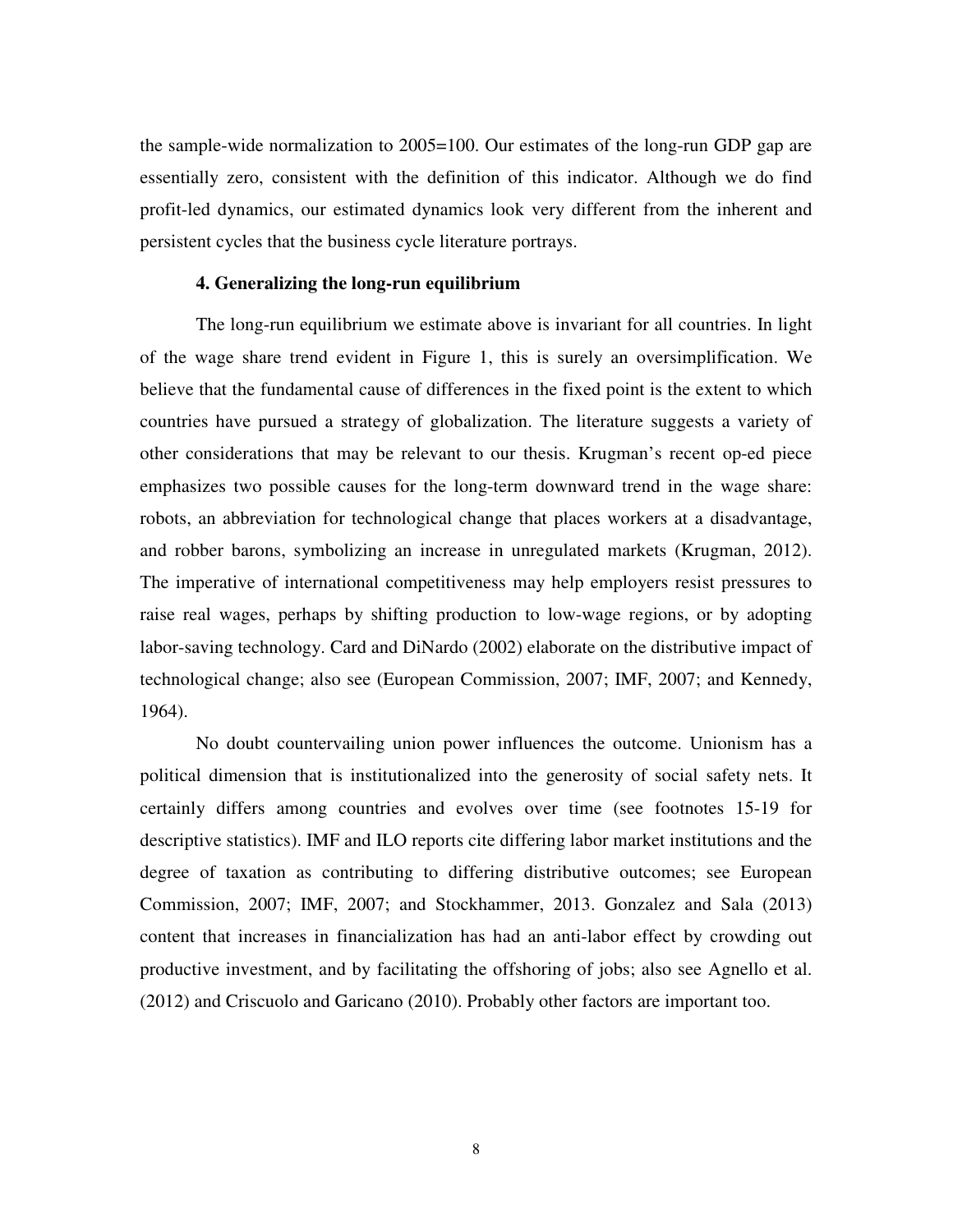Assuming stability, we define the long-run equilibrium for our general VAR(*p*) by setting the left side to zero, and denoting the long-run with a star:

$$
\mathbf{0} = \mathbf{A}_0 + \mathbf{Y}^* \mathbf{A}_1 + \mathbf{Y}^* \mathbf{A}_2 + \dots + \mathbf{Y}^* \mathbf{A}_p
$$
  

$$
\mathbf{Y}^* = -\mathbf{A}_0 (\mathbf{A}_1 + \mathbf{A}_2 + \dots + \mathbf{A}_p)^{-1}
$$
 (9)

Working backwards, we write the intercept coefficients in terms of the long-run point:

$$
\Delta Y_t = -Y^* (A_1 + A_2 + A_3 + \dots + A_p) + Y_{t-1} A_1 + Y_{t-2} A_2 + \dots + Y_{t-p} A_p + E_t
$$
 (10)

For a VAR(2) version, this parameterization expands as:

$$
[\psi_{it} - \psi_{it-1} \quad u_{it} - u_{it-1}] = -[(\alpha_1 + \alpha_3)\psi_{it}^* + (\alpha_2 + \alpha_4)\mu_{it}^* \quad (\beta_1 + \beta_3)\psi_{it}^* + (\beta_2 + \beta_4)\mu_{it}^*]
$$
  
+ 
$$
[\psi_{it-1} \quad u_{it-1}] \begin{bmatrix} \alpha_1 & \beta_2 \\ \alpha_2 & \beta_2 \end{bmatrix} + [\psi_{it-2} \quad u_{it-2}] \begin{bmatrix} \alpha_3 & \beta_3 \\ \alpha_4 & \beta_4 \end{bmatrix} + [\varepsilon_{it} \quad v_{it}]
$$
 (11)

An estimate of this specification with a constant long-run point is reported as model (a) in Table 1.

# **[Table 1 here]**

j

To test for worldwide trends, we substitute linear trends for each of the long-run equilibrium coordinates

$$
\begin{bmatrix} \psi_{it}^* & u_{it}^* \end{bmatrix} = \begin{bmatrix} \psi_0^* + \psi_1^* t & u_0^* + u_1^* t \end{bmatrix}
$$
 (12)

The coefficient  $\psi_0^*$  is the 1970 wage share equilibrium,  $u_0^*$  is the 1970 gap equilibrium and *t* is defined as number of years after 1970. We do not impose directions on these trends, they may go up or down. Model (b) in Table 1 shows a negative, but insignificant trend in the long-run GDP gap, although we do find a significant downward trend in the wage share, consistent with our notion of a race to the bottom.<sup>12</sup>

To investigate underlying causes, we consider a set of determinants *z* of the longrun wage share and another set *y* for the long-run GDP gap:

$$
\begin{bmatrix} \psi_{it}^* & u_{it}^* \end{bmatrix} = \begin{bmatrix} \psi_0^* + \sum \psi_i^* z_{it-1} & u_0^* + \sum u_i^* y_{it-1} \end{bmatrix}
$$
 (13)

For generality we estimate effects on both coordinates for each hypothesized cause. We use measurements in the previous year for consistency with our assumption about the

 $12$  Kiefer and Rada (forthcoming) report statistically significant downward trends in both long-run wage share and utilization. Perhaps this difference results from our use of annual, rather than quarterly data.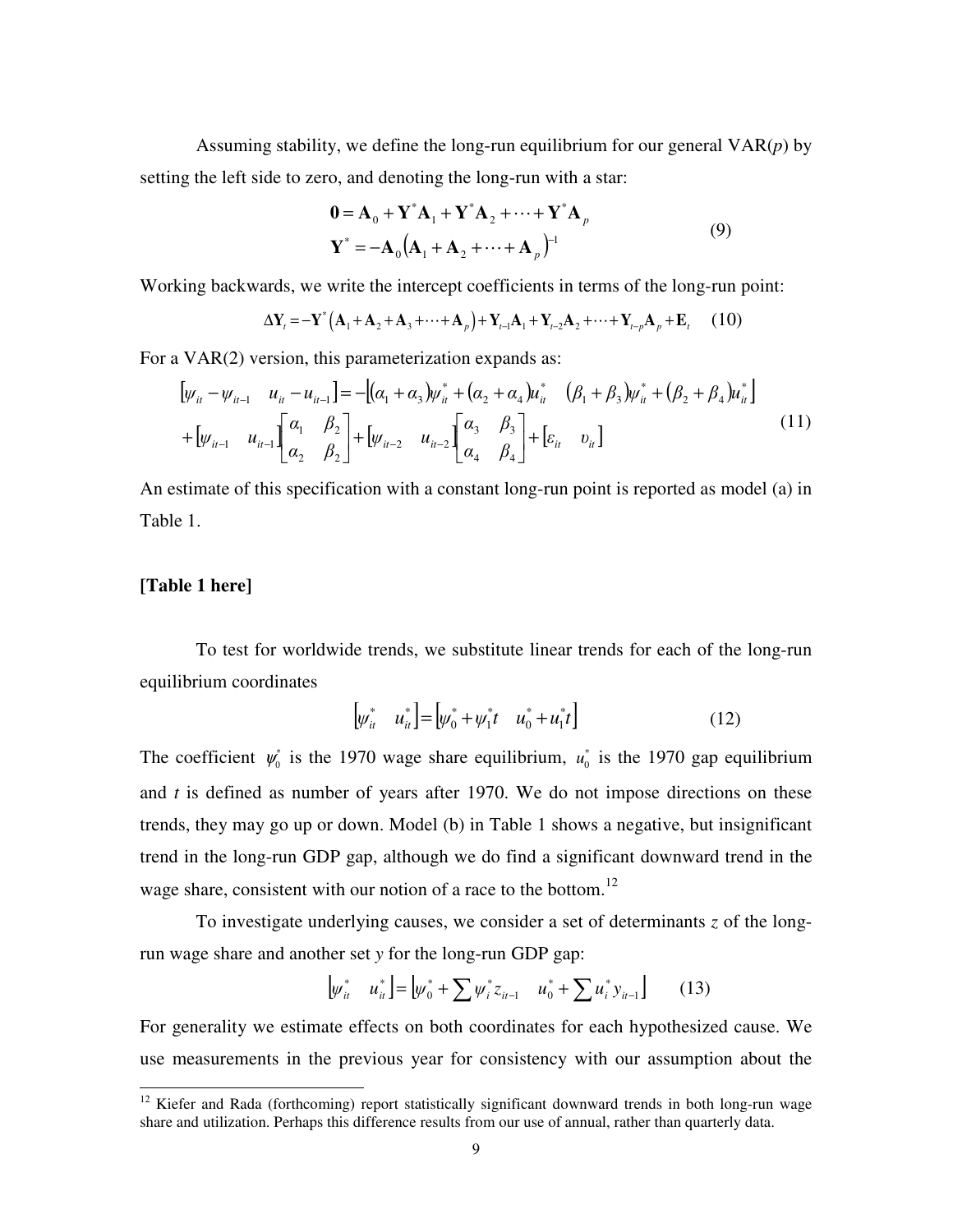direction of causality, and to mitigate issues of simultaneity.

 Globalization is our focus: we hypothesize that while seeking competitive advantage, countries have pursued policies that have reduced wages. Globalization encompasses multiple dimensions; Dreher (2006) attempts to summarize these by constructing his KOF index from a multidimensional factor analysis. Model (c) tests our main conjecture using this index as the sole determinant of both long-run coordinates. This globalization model fits these data better than linear trends do.<sup>13</sup> Our results suggest that globalization has a positive (but insignificant) effect on economic activity in the long run.<sup>14</sup> The small long-run benefit in terms of utilization is associated with a significant reduction in the wage share. This is a classic race-to-the-bottom phenomenon where the racers gain a little long-run advantage, while labor generally suffers significant losses. The various countries in our sample have different histories and have instituted different policies, thus they have different fixed points, but share similar short-run dynamics.

 Workers often push back against wage reductions through union activism. We attempt to quantify the many dimensions of union power with a single indicator: the percentage of work force who are union members i.e. *union density*. <sup>15</sup> Model (d) validates our expectation that higher density increases the long-run wage share. We note that according to this estimate union power does not have an adverse effect on long-run utilization. After accounting for the effects of union power, the adverse distributive effect of globalization remains robust.<sup>16</sup>

Finally, the literature suggests that macroeconomic policy, technological change and financialization could also affect the long-run coordinates. Model (e) extends our methodology by adding three additional variables: an indicator of monetary policy over the long term, (the 5-year average of the short minus long interest rate spread),  $17$  an

j

<sup>&</sup>lt;sup>13</sup> Model (c) lowers the Schwartz criterion:  $SC(b)=314$  and  $SC(c)=313$ .

<sup>&</sup>lt;sup>14</sup> There may be unmodeled short-run effects.

<sup>&</sup>lt;sup>15</sup> Statistics on trade union density comes from the OECD Database on Trade Unions http://www.oecd.org/employment/emp/UnionDensity\_Sourcesandmethods.pdf. This measure understates union power to the extent that nonmember workers are often covered by collective bargaining agreements.

<sup>&</sup>lt;sup>16</sup> Our short-run dynamic results are also robust. In an unreported plot of responses to shocks, we find that models (a) and (d) predict virtually indistinguishable dynamics.

 $17$  Monetary policy stance is defined in terms of the term spread between short and long run interest rates. Data on real long and short-term interest rates comes from the European Commission database, http://ec.europa.eu/economy\_finance/ameco/user/serie, except for Australia, Canada and South Korea. For these countries we used the Monthly Monetary and Financial Statistics (MEI) dataset from OECD.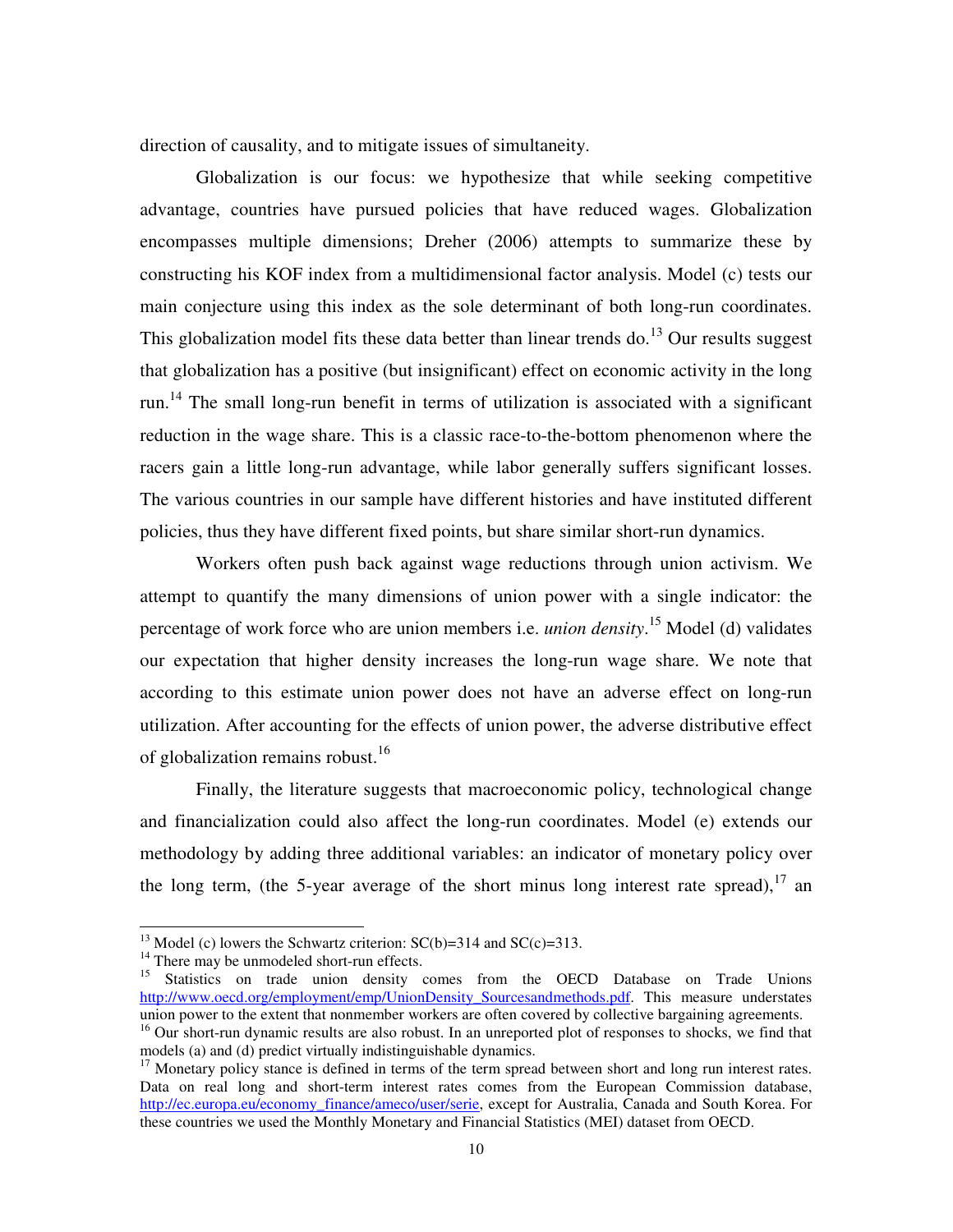indicator of the pace of technological change (R&D spending as a percentage of GDP),  $^{18}$ and an indicator of financialization (the value added in finance, insurance and real estate industries as a percent of the economy wide value added).<sup>19</sup> Due to the unavailability of these variables before 1980 this extension is estimated with a smaller sample.

Our statistical results are complicated, and only partially consistent with the literature. Contractionary monetary policy is indicated by a larger (less negative) spread. The negative coefficient  $\psi_3^*$  in model (e) implies that tight monetary policy is anti-labor; one interpretation is that contractionary policy weakens labor's bargaining power over the long-term, plausibly through its negative effect on aggregate output and employment. We note union density is no longer statistically significant after adding these variables.<sup>20</sup> Conversely, our results also imply that a long-term expansionary monetary stance could partially neutralize the anti-labor effect of globalization.

With respect to technology, we find that R&D spending depresses both long-run coordinates. The anti-labor effect is consistent with an analysis that sees technology as substituting for labor, but the long-term efficiency loss  $u_4^*$  is surprising. Perhaps this is a manifestation of a different kind of race among nations; perhaps innovation is expensive, and it is more efficient to imitate new technology.

Contrary to Gonzalez and Sala (2013), we do not find any statistically significant effects associated with financialization, either on distribution or utilization.

Finally, we note that the anti-labor globalization hypothesis is robust to the inclusion of these additional variables, showing a significant positive utilization effect  $u_1^*$ . The race-to-the-bottom phenomenon appears well established, and may be reinforced by long-term utilization advantages accruing to the racers.

### **5. Conclusions**

j

This econometric study explores the determinants of the long-run capitalist

<sup>&</sup>lt;sup>18</sup> Data on R&D as a percentage of GDP is from the http://stats.oecd.org/OECD.Stat and specifically from the Main Science and Technology Indicators dataset.

<sup>&</sup>lt;sup>19</sup> We use the share of the Financial, Insurance and Real Estate and Business Services in total value added as a measure of the extent of financialization. These data are taken from the OECD's Structural Analysis Database.

<sup>&</sup>lt;sup>20</sup> Possibly the union variable and the monetary policy variable reflect the same trend; perhaps union power might be effective in resisting contractionary macro policy. This explanation is not supported by the low correlation between the union density and monetary policy variables; see Table A.2 in the Appendix.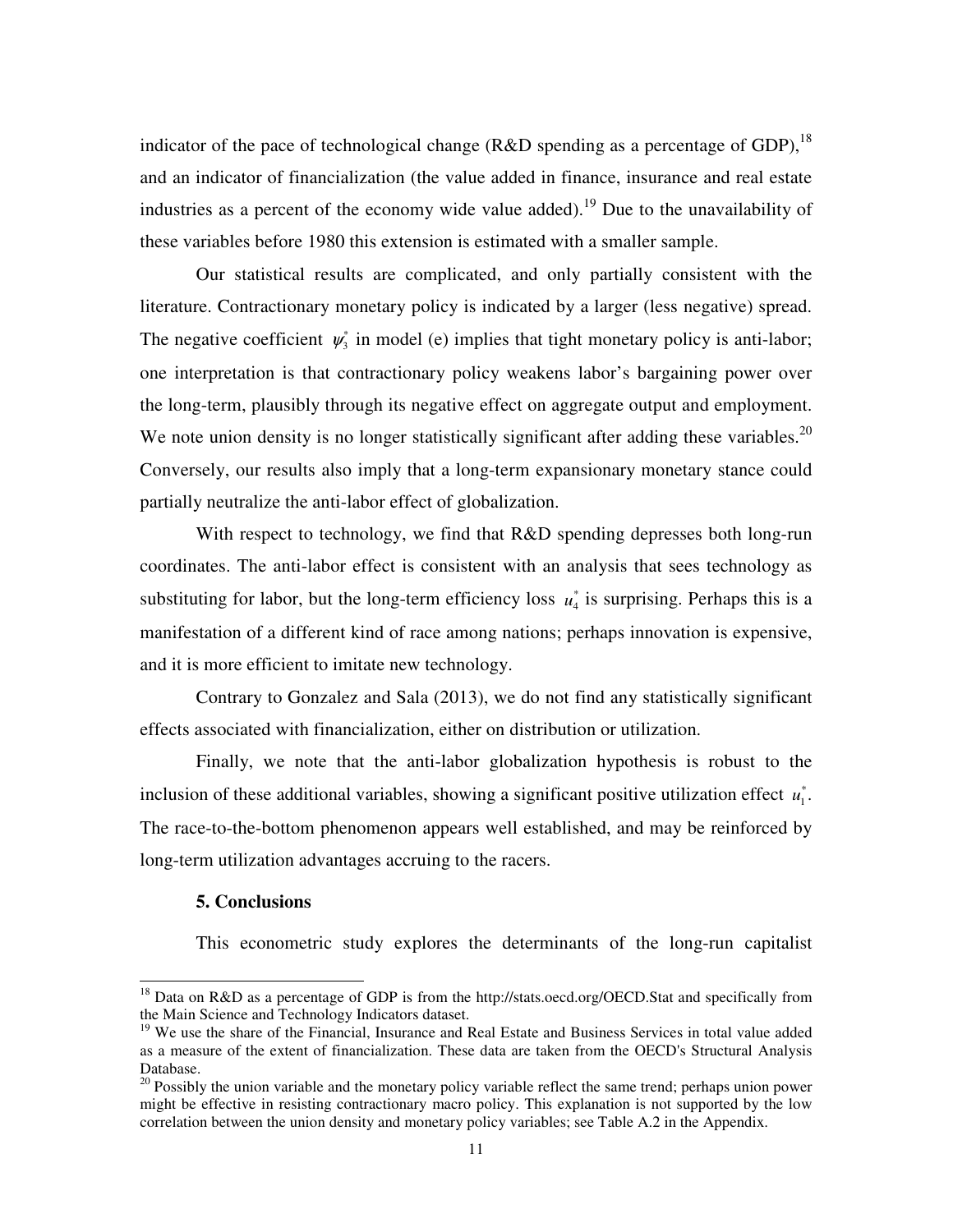equilibrium, while accounting for short-run cyclical dynamics. Following Goodwin, we embed this equilibrium in a short-run business cycle model that allows dynamic interaction between distribution and utilization. Our findings are consistent with the profit-led model of the business cycle, although recent OECD outcomes do not support persistent cycles. Focusing on shifts in the long-run equilibrium rather than its dynamics, we find that several oft-cited factors (R&D spending, globalization, tight monetary policy and the weakening of union power) are statistically associated with the downward trend in wages. The continuing trend toward greater globalization may have increased long-run economic output slightly, but has reduced the wage share dramatically.

# **Appendix:**

**[Tables A1 and A2 here]**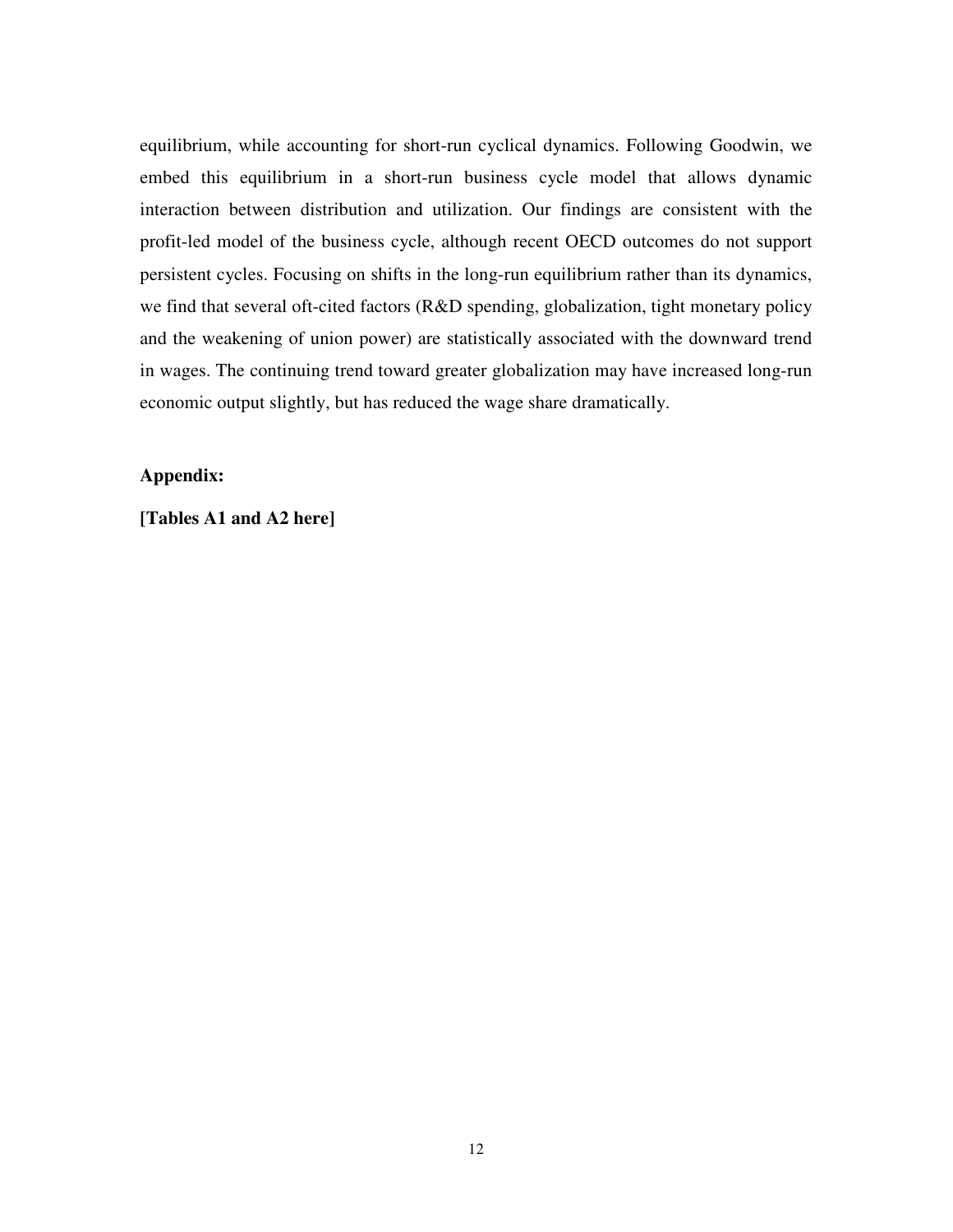### **References**

Agnello, Luca, Sushanta K. Mallick, and Ricardo M. Sousa (2012). Financial reforms and income inequality. *Economics Letters*, 116(3):583 – 587.

Barbosa-Filho, Nelson H. and Lance Taylor (2006). Distributive and Demand Cycles in the US-Economy - A Structuralist Goodwin Model. *Metroeconomica*, 57:389– 411.

Card, David and John E. DiNardo (2002). Skill-biased technological change and rising wage inequality: Some problems and puzzles. *Journal of Labor Economics*, 20(4):pp. 733–783.

Criscuolo, Chiara Criscuolo and Luis Garicano (2010). Offshoring and wage inequality: Using occupational licensing as a shifter of offshoring costs. *The American Economic Review*, 100(2):pp. 439–443.

Dreher, Axel (2005). Does globalization affect growth? Evidence from a new index of globalization. *Applied Economics*, 38(10):1091–1110.

European Commission (2007). Chapter 5: The labour income share in the European union. In *Employment in Europe*. European Commission.

Fiorio, Carlo Simon Mohun, and Roberto Veneziani (2013). Social democracy and distributive conflict in the UK, 1950-2010. In *Working Paper No.705*. Queen Mary, University of London.

Giorno, Claude, Pete Richardson, Deborah Roseveare, and Paul van den Noord (1995). Estimating potential output, output gaps and structural budget balances. In *Economics Department Working Papers, No. 152*. OECD, 1995.

Gonzalez, Ignacio and Hector Sala (2013). Investment crowding-out and labor market effects of financialization in the U.S. IZA Discussion Paper No. 7272.

Goodwin, Richard M. (1967). A Growth Cycle. In *Socialism, Capitalism, and Growth*. Cambridge University Press.

Gordon, Robert J. and Ian Dew-Becker (2008). Controversies about the rise of American inequality: A survey. Working Paper 13982, National Bureau of Economic Research, Working Paper 13982, May.

Hein, Eckhard and Lena Vogel (2008). Distribution and Growth Reconsidered: Empirical Results for Six OECD Countries. *Cambridge Journal of Economics*, 32:479– 511, May.

IMF (2007). The globalization of labor. In *World Economic Outlook: Spillovers and Cycles in the Global Economy*. IMF.

Katz, Lawrence F. and Kevin M. Murphy (1992). Changes in relative wages, 1963-1987: Supply and demand factors. *The Quarterly Journal of Economics*, 107(1):pp. 35–78.

Kennedy, Charles (1964). Induced bias in innovation and the theory of distribution. *The Economic Journal*, 74(295):541–547.

Kiefer, David and Codrina Rada (forthcoming). Profit maximizing goes global: the race to the bottom. *Cambridge Journal of Economics,* forthcoming.

Krugman, Paul (2012). Robots and robber barons, *New York Times,* December 9, 2012.

Lotka, Alfred J. (1925). *Elements of Physical Biology*. Williams and Wilkins, 1925.

Nikiforos, Michalis and Duncan K. Foley (2012). Distribution and capacity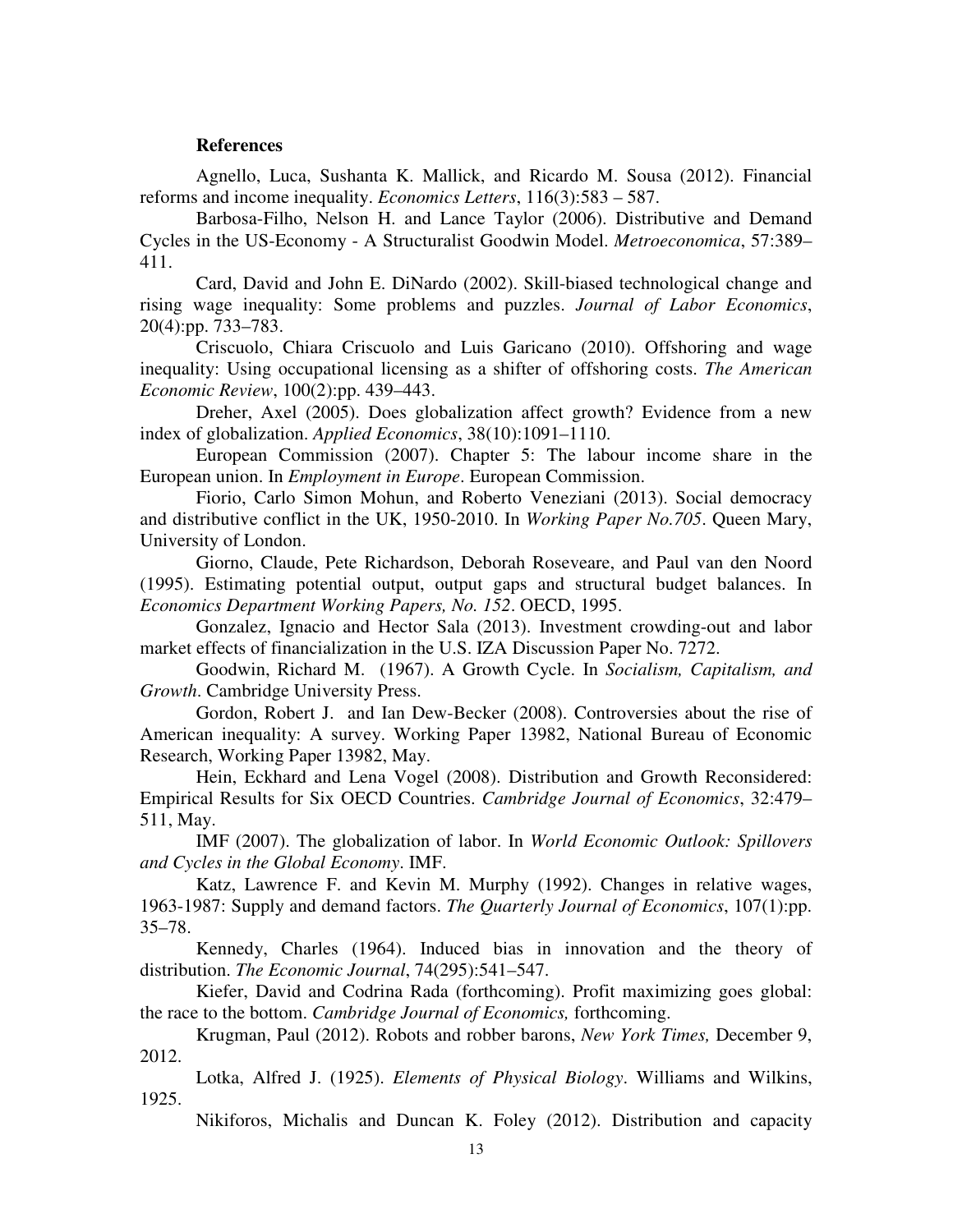utilization: Conceptual issues and empirical evidence. *Metroeconomica*, 63(1):200–229.

Stockhammer, Engelbert (2013). Why have wage shares fallen? a panel analysis of the determinants of functional income distribution. In *Conditions of Work and Employment Series No. 35*. International Labour Office, Geneva.



# **Figures and Tables:**

Figure 1: The OECD data



Figure 2: Profit-led response to a temporary (turquoise) and a permanent (pink) utilization shock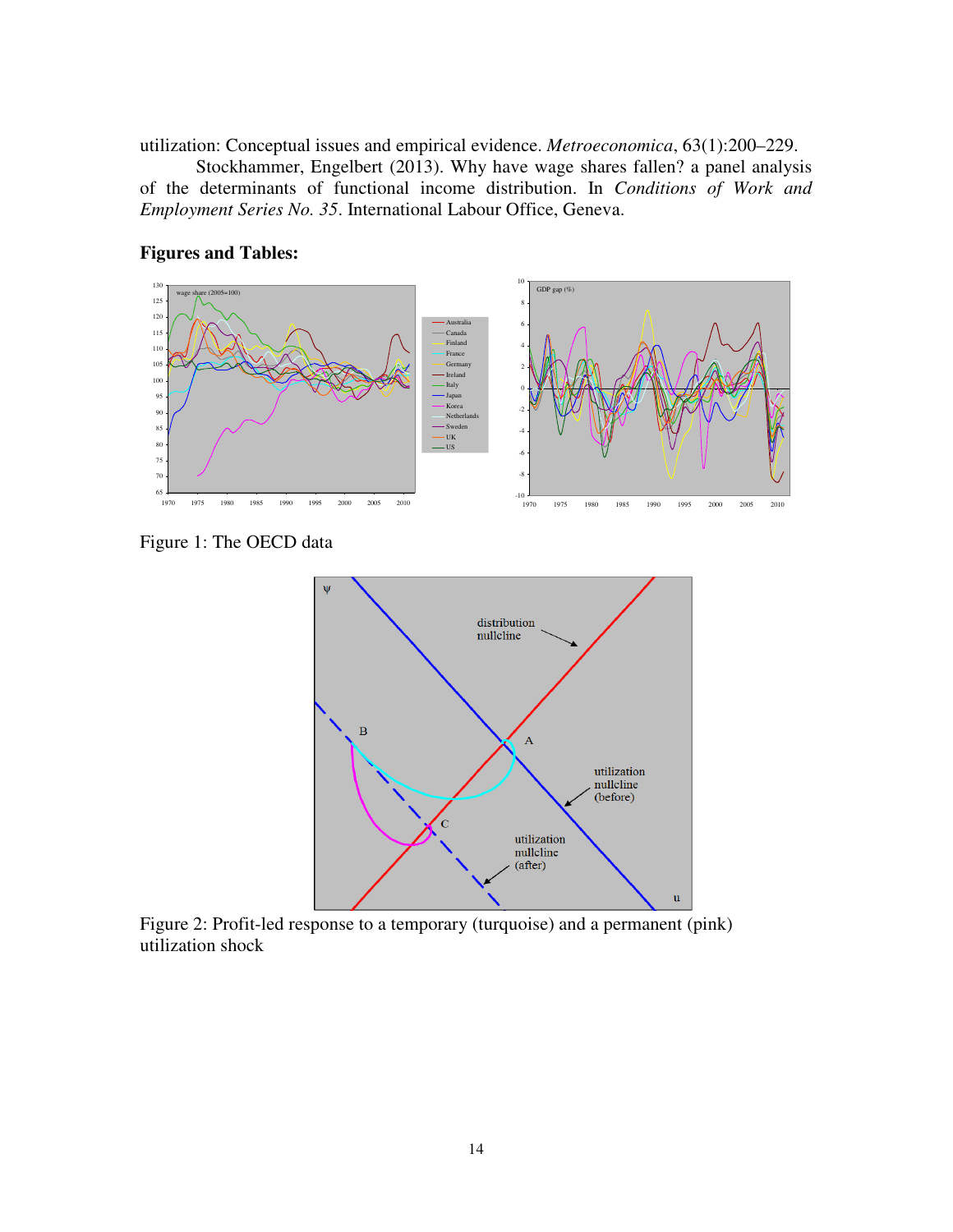

Figure 3: Estimated responses to temporary shocks with the linear (solid dots and paths) and quadratic (white dots and dashed paths) models, wage share nullclines in blue, GDP gap nullcline in red; 1971-2011



Figure 4. Estimated responses to temporary shocks with the VAR(1) (solid dots and paths) and VAR(2) (white dots and dashed paths) models. An estimate of this specification with a constant long-run point is reported as model (a) in Table 1.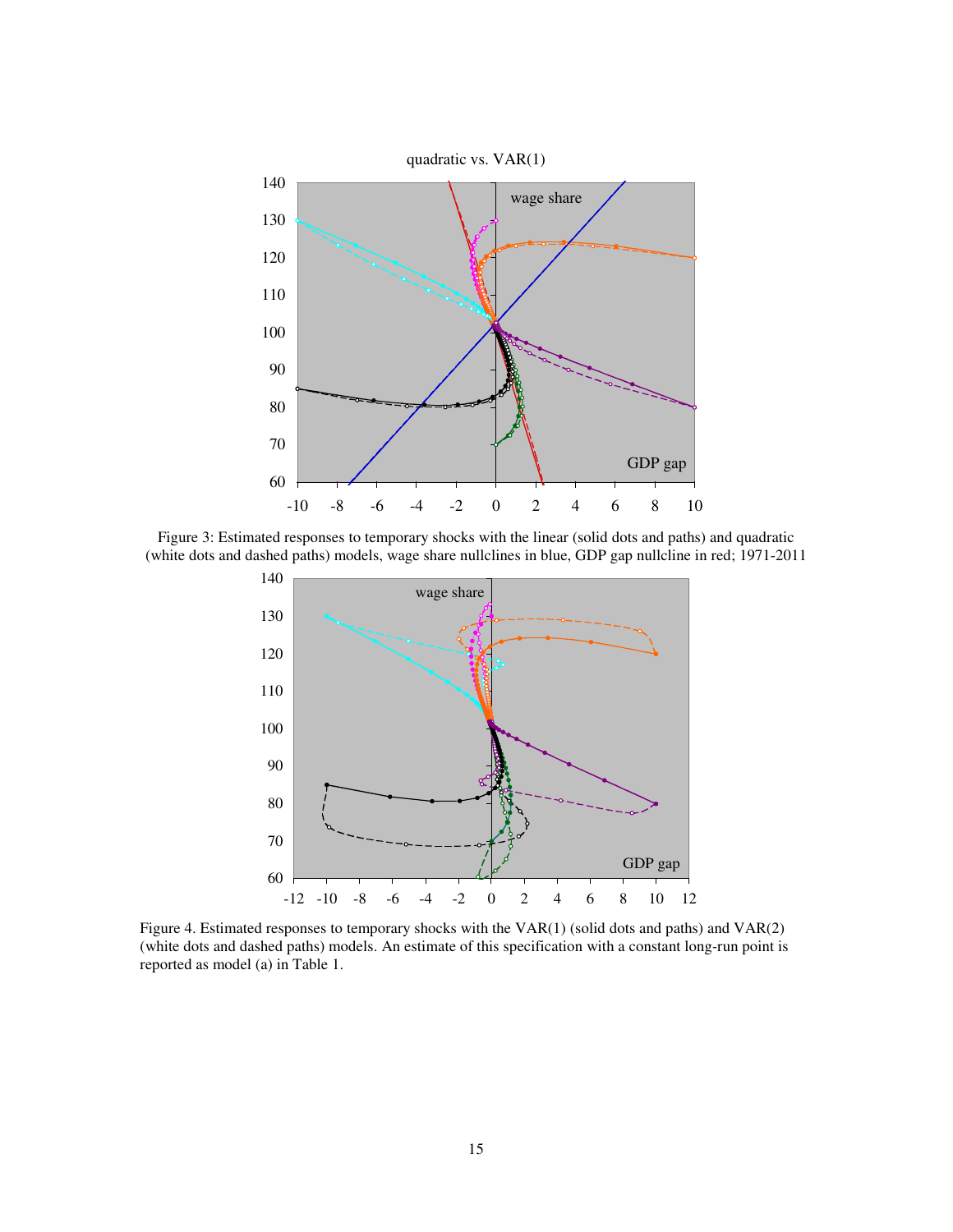|                                    | (a)        | (b)        | (c)        | (d)         | (e)        |
|------------------------------------|------------|------------|------------|-------------|------------|
| long-run wage intercept $\psi_0^*$ | 102.326    | 110.257    | 116.237    | 112.716     | 112.698    |
|                                    | (92.199)   | (67.975)   | (25.679)   | (26.597)    | (42.826)   |
| long-run trend $\psi_1^*$          |            | $-0.345$   |            |             |            |
|                                    |            | $(-5.139)$ |            |             |            |
| globalization $\psi_1^*$           |            |            | $-0.203$   | $-0.187$    | $-0.093$   |
|                                    |            |            | $(-3.224)$ | $(-3.297)$  | $(-2.871)$ |
| union density $\psi^*$             |            |            |            | 0.095       | 0.038      |
|                                    |            |            |            | (2.517)     | (1.332)    |
| monetary policy $\psi_3$           |            |            |            |             | $-0.874$   |
|                                    |            |            |            |             | $(-2.903)$ |
| technology $\psi_4^*$              |            |            |            |             | $-1.321$   |
|                                    |            |            |            |             | $(-2.616)$ |
| financialization $\psi_s^*$        |            |            |            |             | $-0.136$   |
|                                    |            |            |            |             | $(-1.238)$ |
| long-run gap intercept $u_0^*$     | 0.136      | 0.398      | $-0.836$   | $-1.024$    | $-1.255$   |
|                                    | (0.717)    | (1.113)    | $(-1.488)$ | $(-1.763)$  | $(-1.299)$ |
| long-run trend $u_1^*$             |            | $-0.017$   |            |             |            |
|                                    |            | $(-1.115)$ |            |             |            |
| globalization $u_1^*$              |            |            | 0.011      | 0.012       | 0.019      |
|                                    |            |            | (1.543)    | (1.724)     | (2.534)    |
| union density $u_2^*$              |            |            |            | 0.003       | 0.003      |
|                                    |            |            |            | (0.742)     | (0.490)    |
| monetary policy $u_3^*$            |            |            |            |             | $-0.319$   |
|                                    |            |            |            |             | $(-3.316)$ |
| technology $u^*$                   |            |            |            |             | $-0.312$   |
|                                    |            |            |            |             | $(-3.117)$ |
| financialization $u^*$             |            |            |            |             | 0.005      |
|                                    |            |            |            |             | (0.187)    |
| wage eq, wage 1 lag $\alpha_1$     | 0.222      | 0.188      | 0.182      | 0.176       | 0.082      |
|                                    | (6.167)    | (5.021)    | (4.882)    | (4.720)     | (1.876)    |
| wage eq, gap 1 lag $\alpha_2$      | 0.520      | 0.473      | 0.487      | 0.484       | 0.428      |
|                                    | (18.537)   | (17.098)   | (17.319)   | (17.383)    | (12.548)   |
| wage eq, wage 2 lags $\alpha_3$    | $-0.273$   | $-0.255$   | $-0.240$   | $-0.240$    | $-0.195$   |
|                                    | $(-8.032)$ | $(-7.355)$ | $(-6.863)$ | $(-6.890)$  | $-4.824)$  |
| wage eq, gap 2 lags $\alpha_4$     | $-0.198$   | $-0.139$   | $-0.142$   | $-0.135$    | $-0.049$   |
|                                    | $(-5.876)$ | $(-4.115)$ | $(-4.159)$ | $(-3.978)$  | $-1.207$ ) |
| gap eq, wage 1 lag $\beta_1$       | 0.049      | $-0.007$   | 0.013      | 0.012       | $-0.128$   |
|                                    | (2.297)    | $(-0.305)$ | (0.592)    | (0.548)     | $(-5.216)$ |
| gap eq, gap 1 lag $\beta_2$        | $-0.024$   | $-0.097$   | $-0.089$   | $-0.090$    | 0.032      |
|                                    | $(-0.651)$ | $(-2.631)$ | $(-2.401)$ | $(-2.433)$  | (0.761)    |
| gap eq, wage 2 lags $\beta_3$      | $-0.054$   | $-0.013$   | $-0.027$   | $-0.029$    | 0.064      |
|                                    | $(-2.681)$ | $(-0.626)$ | $(-1.262)$ | $(-1.353)$  | (2.650)    |
| gap eq, gap 2 lags $\beta_4$       | $-0.399$   | $-0.369$   | $-0.381$   | $-0.384$    | $-0.476$   |
|                                    | $(-10.85)$ | $(-10.01)$ | $(-10.32)$ | $(-10.353)$ | $(-11.92)$ |
| Schwartz criterion                 | 217        | 214        | 213        | 215         | *          |
| total observations                 | 922        | 922        | 922        | 922         | 620        |

Table 1. Estimation results, annual data 1972-2011, 13 countries, *t*-statistics in parentheses. <sup>\*</sup> Schwartz criteria are not comparable because this model is estimated with a smaller sample size.